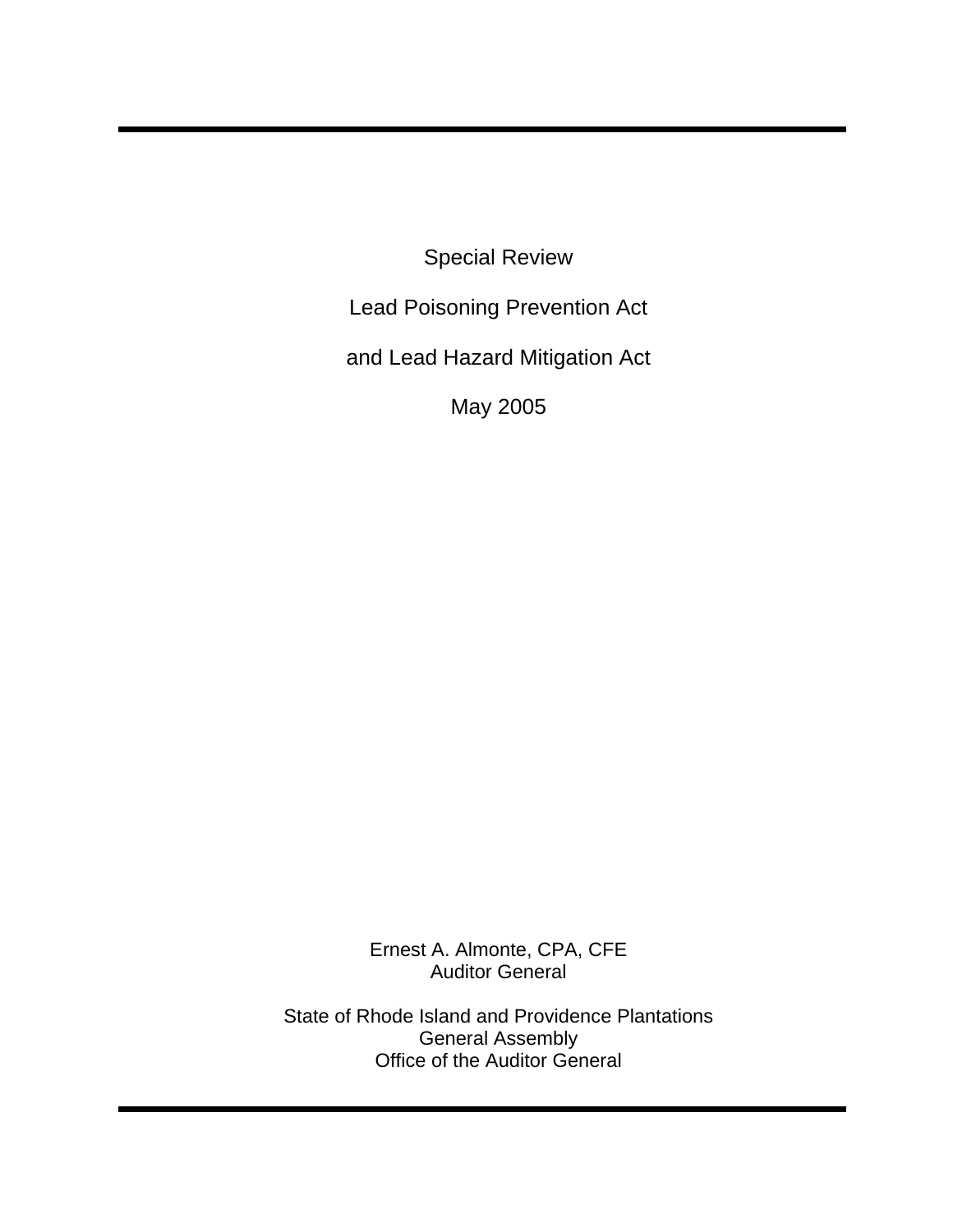

May 16, 2005

## JOINT COMMITTEE ON LEGISLATIVE SERVICES

SPEAKER William J. Murphy

Senator Joseph A. Montalbano Senator Dennis L. Algiere Representative Gordon D. Fox Representative Robert A. Watson

We have completed a special review of the duties and responsibilities assigned to state agencies by Chapter 42-128.1 of the General Laws-*Lead Hazard Mitigation*, and Chapter 23- 24.6 *Lead Poisoning Prevention Act.* Our report is included herein as outlined in the Table of Contents.

Sincerely,

Linest A. Almonte

 Ernest A. Almonte, CPA, CFE Auditor General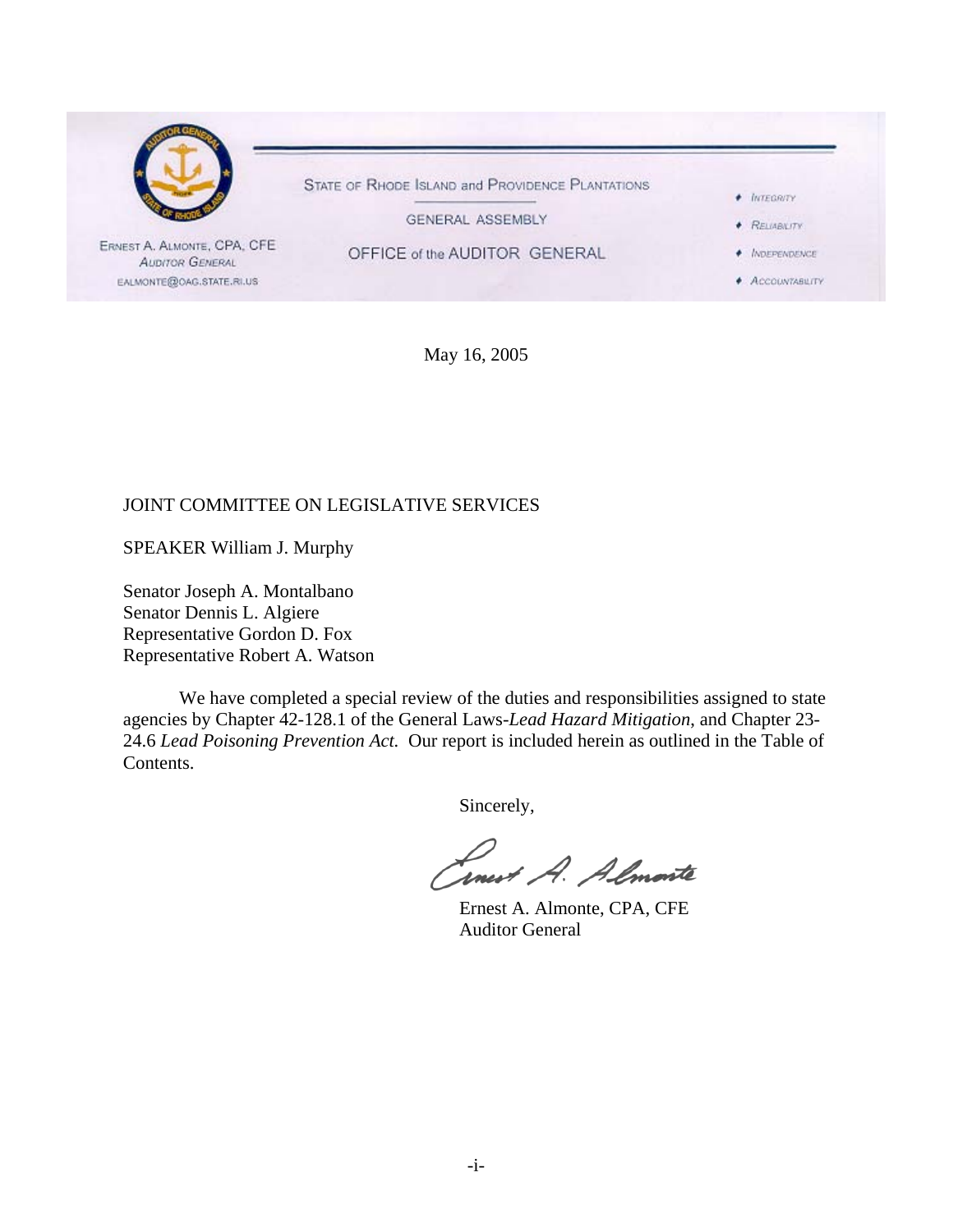## **SPECIAL REVIEW – LEAD POISONING PREVENTION ACT AND LEAD HAZARD MITIGATION ACT**

#### **Table of Contents**

| <b>EXECUTIVE SUMMARY</b>                                                                                                                                                                              | 1                           |
|-------------------------------------------------------------------------------------------------------------------------------------------------------------------------------------------------------|-----------------------------|
| <b>INTRODUCTION</b><br>Objectives, Scope, and Methodology<br>Background                                                                                                                               | 3<br>3<br>$\overline{4}$    |
| <b>FINDINGS AND RECOMMENDATIONS</b>                                                                                                                                                                   | 8                           |
| <b>OUTREACH EFFORTS</b><br><b>Public Service Announcements</b><br><b>Educational Materials</b><br><b>Lead Hazard Awareness Seminars</b><br><b>Mitigation Inspectors</b><br><b>Assistance Programs</b> | 8<br>8<br>8<br>9<br>9<br>10 |
| <b>EFFECTIVENESS OF PROGRAMS</b><br><b>Public Service Announcements</b>                                                                                                                               | 11<br>11                    |
| EVIDENCE OF SCREENING FOR LEAD POISONING                                                                                                                                                              | 12                          |
| <b>INSPECTION OF CHILD CARE FACILITIES</b>                                                                                                                                                            | 12                          |
| HIGH RISK PREMISES AND DWELLINGS                                                                                                                                                                      | 13                          |
| NEED FOR ADDITIONAL PERSONNEL                                                                                                                                                                         | 14                          |
| <b>CONSIDERATION OF POTENTIAL HARDSHIPS</b><br><b>Duties of Property Owners</b><br><b>Annual Reinspection Requirement</b><br>Insurance                                                                | 15<br>15<br>16<br>16        |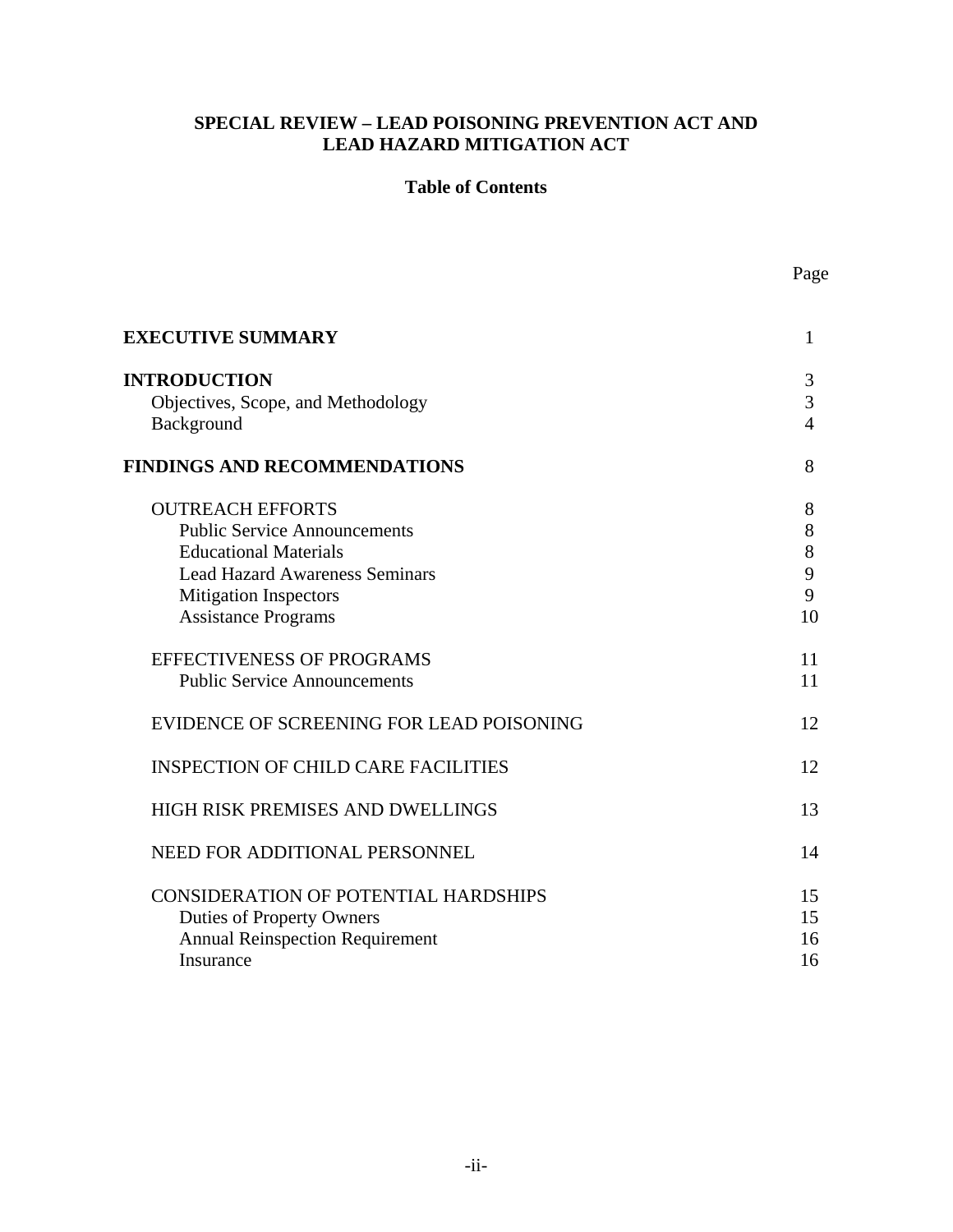# *Executive Summary SPECIAL REVIEW – LEAD POISONING PREVENTION ACT AND LEAD HAZARD MITIGATION ACT*

We conducted a special review of the *Lead Poisoning Prevention Act,* which has been in effect since 1992, and the statute entitled *Lead Hazard Mitigation*, which is scheduled to be implemented July 1, 2005. Our objective was to identify practices and procedures that could be improved or made more efficient, and to address any unreasonable hardships caused, or likely to be caused, by the Lead Hazard Mitigation statute.

The federal Centers for Disease Control and Prevention require each state to develop a strategic plan to eliminate lead poisoning in children by 2010. In Rhode Island, the elimination goal is to decrease the proportion of incidences of lead poisoning to less than 5% in each community in the state without decreasing the availability of lead safe, affordable housing.

The Lead Poisoning Prevention Act concentrates on the first part of this strategy: reducing blood lead levels in children under the age of 6. Since 1995, the incidence of lead poisoning statewide has decreased from 14.7% to 3.7% ("incidence" is defined as the percent of new cases with a blood lead level equal to or greater than 10 micrograms per deciliter of blood). While this is impressive, the rate of incidence remained unchanged between 2003 and 2004, and 1,167 children were lead poisoned for the first time in 2004.

The Lead Hazard Mitigation Act focuses on rental housing. The *Comprehensive Strategic Plan* developed for the Housing Resources Commission estimates that approximately 300,000 housing units in Rhode Island were built before 1978, when lead paint was banned. Approximately 30,000 units are considered high risk and in urgent need of lead hazard reduction. The Lead Hazard Mitigation Act establishes lead hazard mitigation standards, which are easier to comply with than the existing lead safe standards. Owners of rental property must meet various new requirements beginning July 1, 2005 which include attending a lead hazard awareness class, fixing hazards on their rental property and obtaining a Certificate of Conformance for each rental unit upon tenant turnover.

We found that state agencies have generally been successful in outreach and financial assistance efforts. As required by law, a workgroup formed by representatives of the Division of Family Health within the Department of Health (DOH), the Governor's Office and the Housing Resources Commission developed a series of public service announcements that encompass four separate time periods between May 2004 and June 2005. The results of this effort included production of four fact sheets and one booklet explaining the Lead Hazard Mitigation Act in English and Spanish. The Housing Resources Commission developed a three-hour awareness course and also certified the training instructors and facilities through which the seminars are provided. DOH has licensed over 200 lead inspectors/technicians.

The Rhode Island Housing and Mortgage Finance Corporation offers programs to assist in making homes and rental properties lead safe. Local assistance programs are also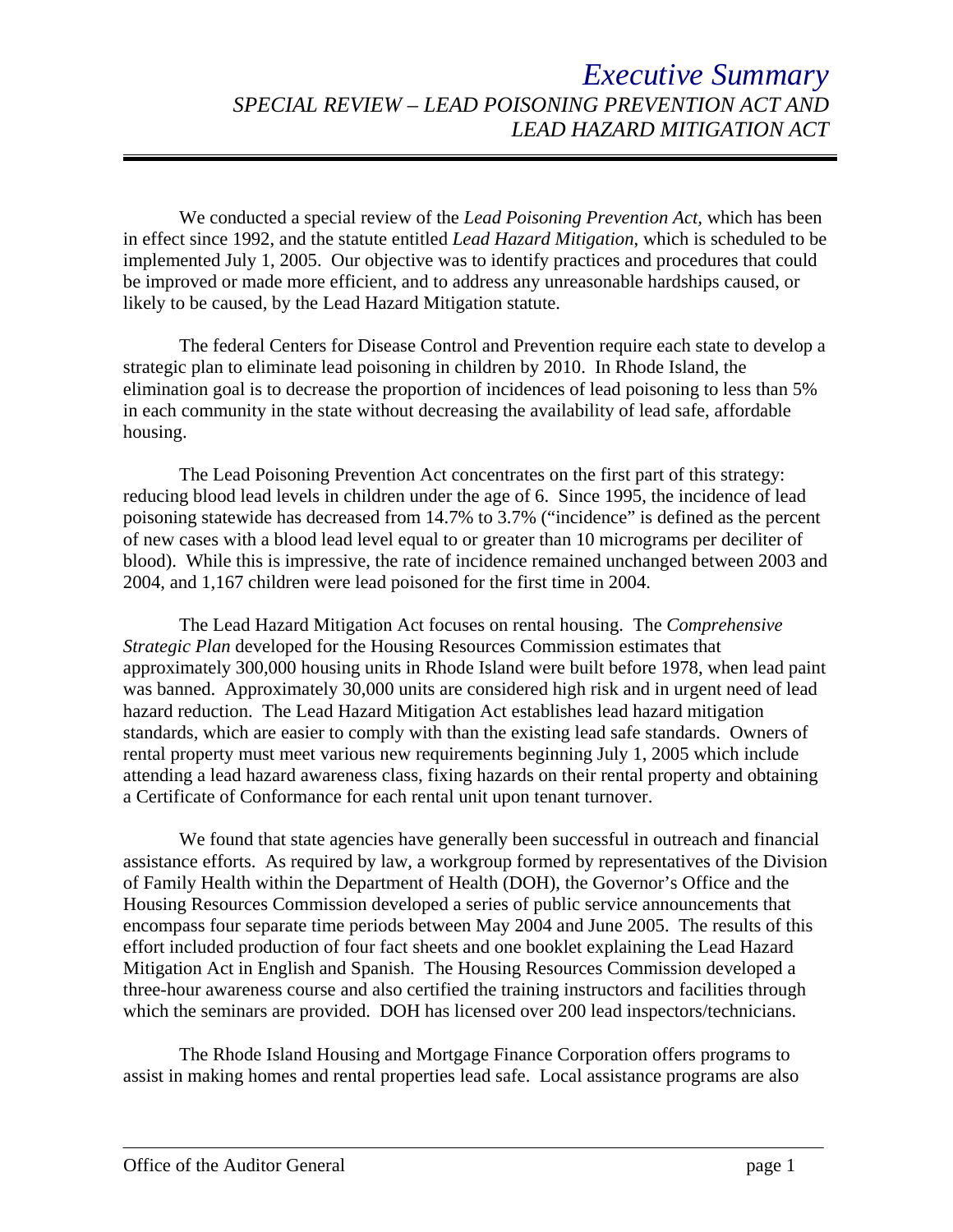available in six communities in the state. The state offers a residential lead abatement credit against the personal income tax.

Our review of the Lead Poisoning Prevention Act and the Lead Hazard Mitigation Act resulted in recommendations that we believe will make these programs more effective. These include securing additional funding for the production and implementation of media/educational efforts, providing evidence of screening for lead poisoning to owners of rental property, implementing procedures to ensure that inspections of child care facilities, including schools, are conducted at least annually, establishing a new category for those highrisk properties in the process of being remediated, and providing funding to allow for the hiring of additional personnel.

We considered three key areas of the lead hazard mitigation program to determine whether any unreasonable hardships exist that should be corrected before implementation of the statute. We determined that on-line courses should be made available for the lead hazard awareness seminars. In addition, the requirement for annual reinspections for lead-safe rental properties should be revised, and prompt action should be taken regarding deferral of the implementation date of the Act to avoid the incurrence of unnecessary costs to insurers.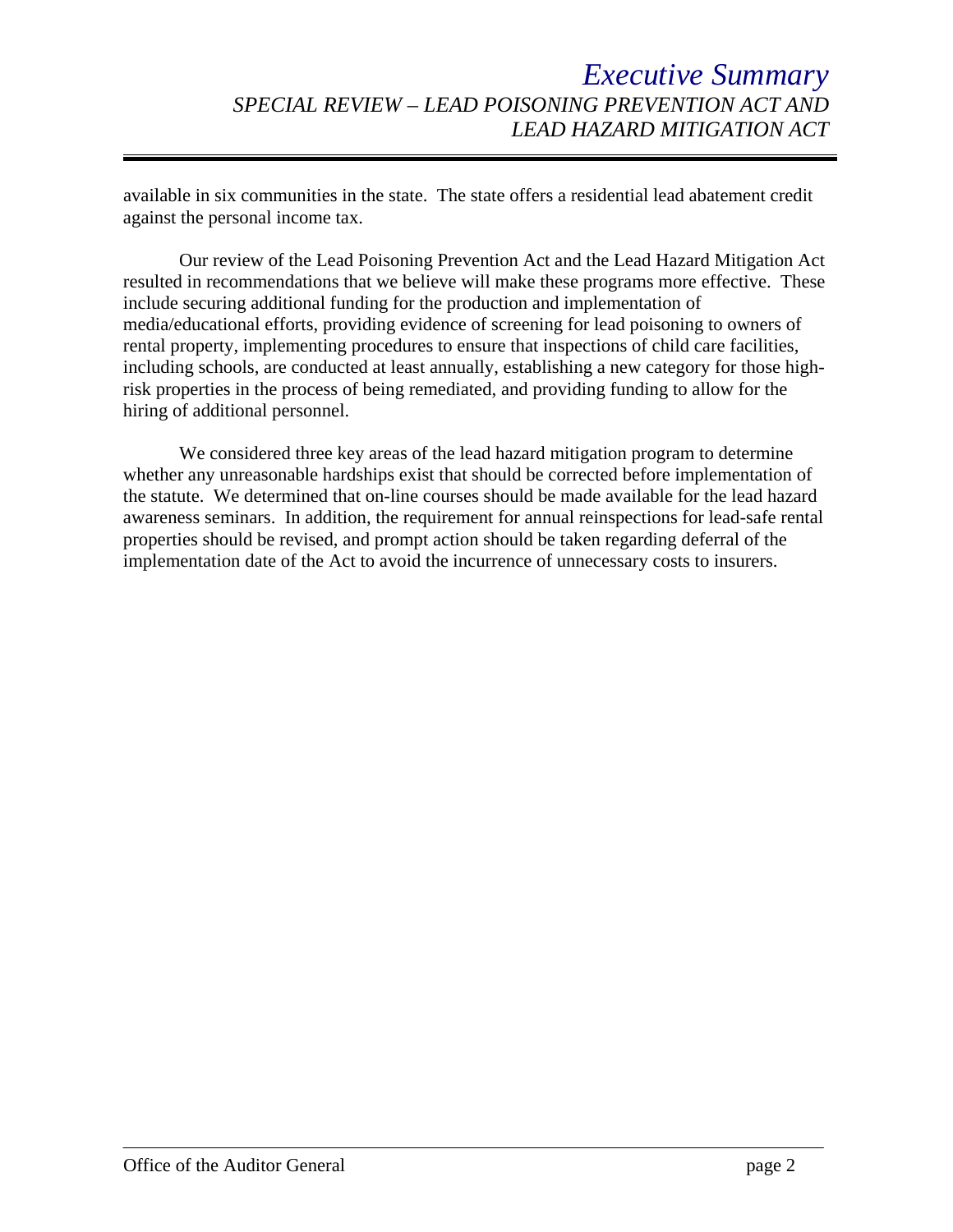## **INTRODUCTION**

#### **OBJECTIVES, SCOPE AND METHODOLOGY**

We conducted a special review of the *Lead Poisoning Prevention Act,* which has been in effect since 1992, and the statute entitled *Lead Hazard Mitigation*, which is scheduled to be implemented July 1, 2005. Our review primarily covered the period from July 1, 2003 to March 31, 2005. Where relevant, we extended our review to other periods.

Our objective was to identify practices and procedures that could be improved or made more efficient, and to address any unreasonable hardships caused, or likely to be caused, by the Lead Hazard Mitigation statute. Section 42-128.1-12 also requires us to consider the following matters:

- (A) The number and type and date of public service announcements required by section 42-128.1-6(1);
- (B) The availability and distribution of education materials specified by section 42-128.1-  $6(2)(i);$
- (C) The number, date and location of lead hazard awareness seminars and the number of persons who have participated in those seminars;
- (D) The number of "mitigation inspectors," average length of time necessary to conduct the inspections, the costs of meeting standards per inspection and the availability of inspectors to conduct the inspections at a reasonable cost needed in the various geographic areas of the state; and
- (E) The availability of programs to assist property owners, especially low and moderate income property owners.

We reviewed relevant legislation, regulations, policies and procedures; interviewed responsible personnel; and performed tests and other procedures as considered necessary in the circumstances. Our review was limited to functions performed by the Department of Health and the Housing Resources Commission and did not extend to any other department or agency which may have responsibilities relative to lead poisoning prevention and lead hazard mitigation. Additionally, we did not attempt to verify the data accumulated by the Department of Health regarding the prevalence or incidence of lead poisoning among children.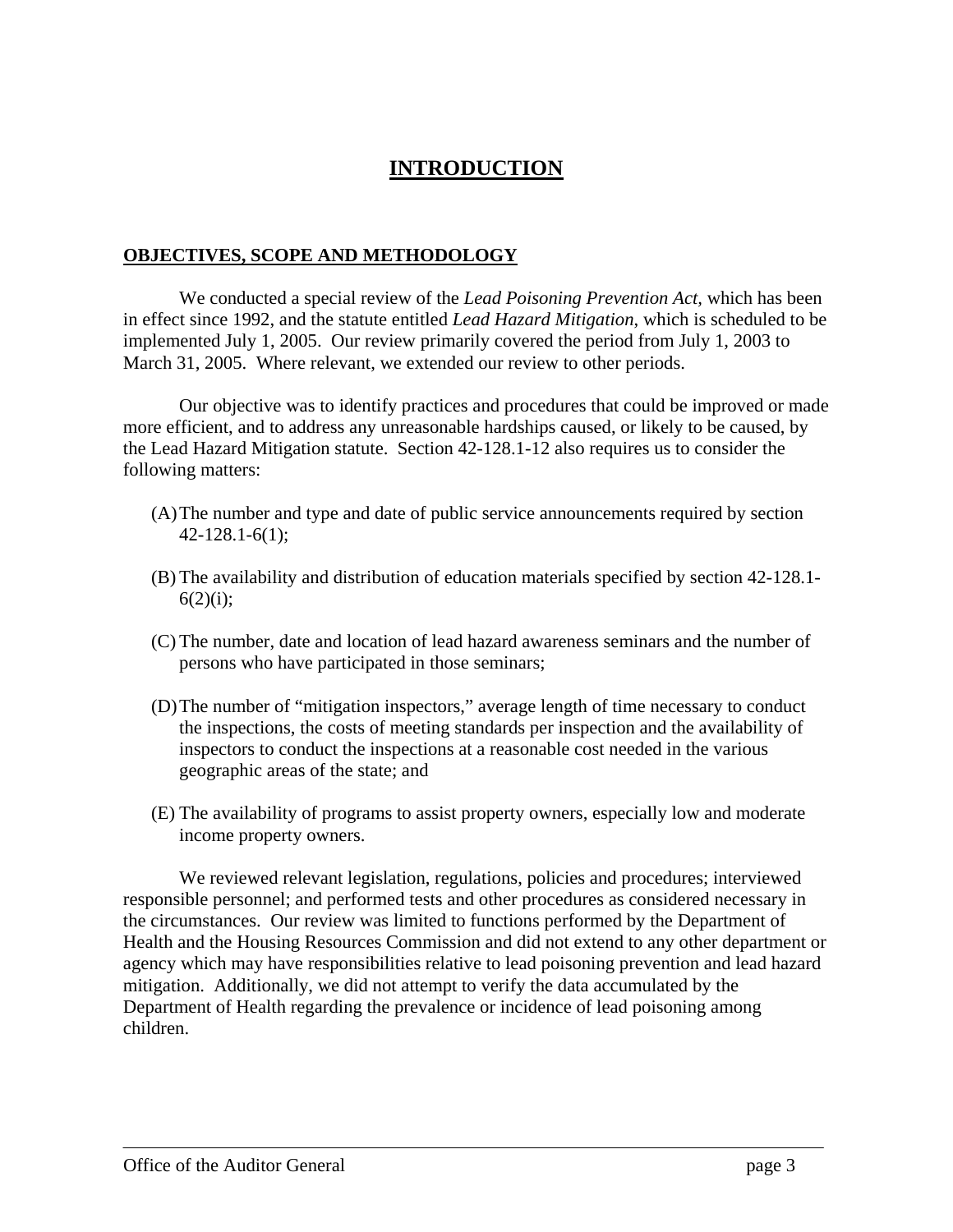## **BACKGROUND**

The Lead Poisoning Prevention Act was enacted in 1992 as a result of findings by the General Assembly that environmental exposures to even low levels of lead increase a child's risks of developing permanent learning disabilities, and that childhood lead poisoning is caused by environmental exposure to lead. The most significant sources of environmental lead are lead based paint in older housing, house dust, and soil contaminated by lead paint.

The purpose of the law is to protect the public health by establishing a comprehensive program to reduce exposure to environmental lead and prevent childhood lead poisoning; to establish rigorous, systematic enforcement of requirements for the reduction of lead hazards in properties where children have been lead poisoned; and to define the Rhode Island Department of Health (DOH) as the main agency charged with specific responsibilities. These include:

- □ Defining lead poisoning
- Establishing programs for screening persons, especially children under the age of 6, who are at risk of lead poisoning
- Setting standards for eliminating and reducing lead hazards in buildings and premises, including dwellings where a child under the age of 6 who has been lead poisoned resides
- $\Box$  Providing information to the public about the risks of lead poisoning
- Initiating enforcement actions against persons who violate the provisions of the law.

The Lead Hazard Mitigation statute was enacted in 2002 as a result of legislative findings that the state's "rental housing stock is older and lead hazards are widespread"; there has been "an insufficient level of lead hazard abatement in Rhode Island's rental housing stock; children, especially in older urban communities, have been victimized by lead poisoning at disproportionately high rates; the cost of meeting the lead hazard abatement standards established by DOH has ranged from \$7,000 to \$15,000 per unit"; and this has resulted in "few properties being improved to state standards as a result of voluntary activity by property owners".

The purpose of the chapter is "to increase the supply of rental housing in Rhode Island in which lead hazards are, at a minimum, mitigated; to improve public awareness of lead issues and to educate both property owners and tenants about practices that can reduce the incidence of lead poisoning; and to resolve disjointed insurance practices arising from lead liabilities exclusions". The chapter establishes the Housing Resources Commission (HRC) as the "lead state agency for lead hazard mitigation, planning, education, technical assistance,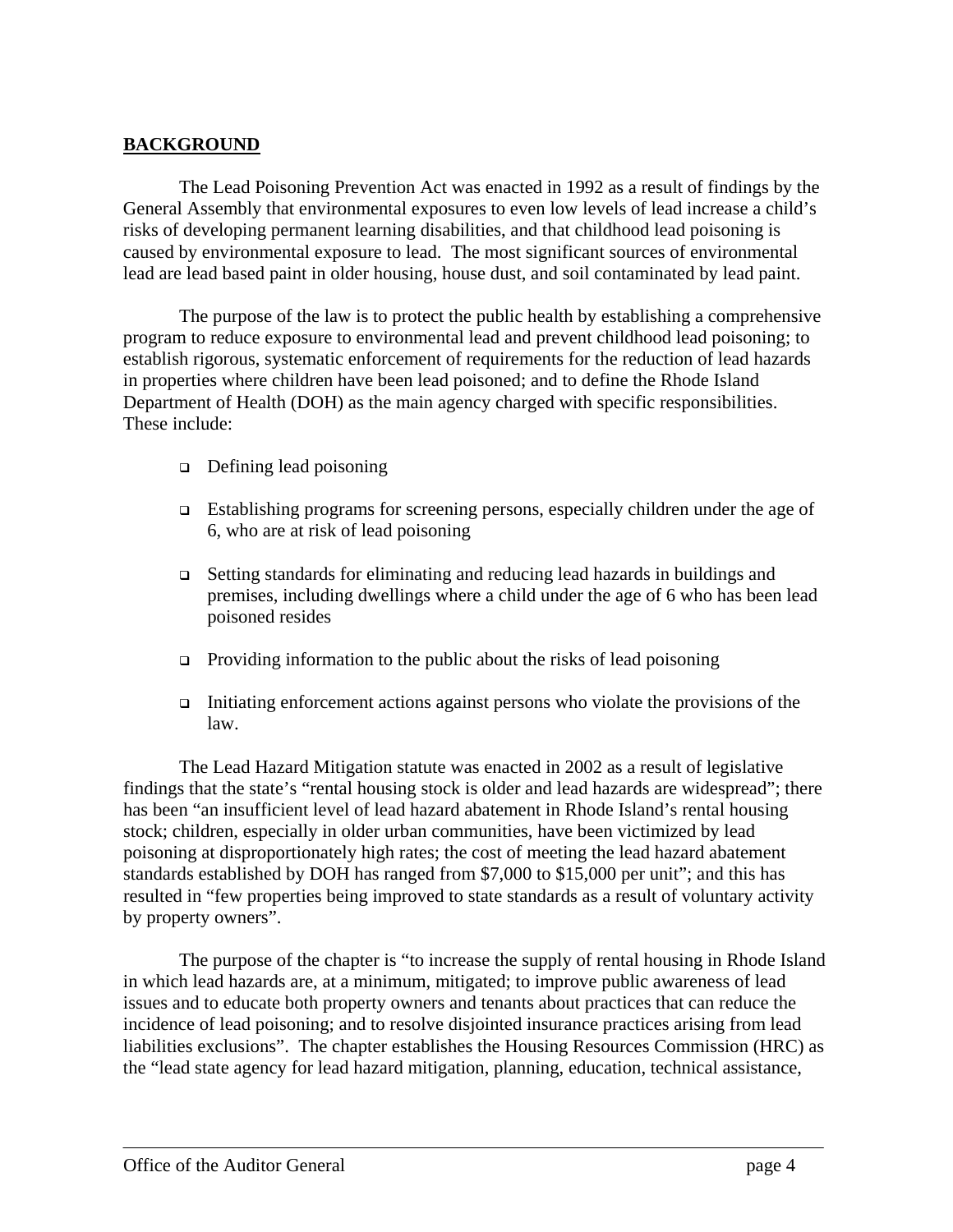and coordination of state projects and state financial assistance to property owners for lead hazard mitigation".

The Centers for Disease Control and Prevention requires each state to develop a strategic plan to eliminate lead poisoning in children by 2010. In Rhode Island, the elimination goal is to decrease the proportion of incidences of lead poisoning to less than 5% in all communities in the state without decreasing the availability of lead safe, affordable housing.

The Lead Poisoning Prevention Act concentrates on the first part of this strategy: reducing blood lead levels in children under the age of 6. Since 1995, the incidence of lead poisoning statewide has decreased from 14.7% to 3.7% ("incidence" is defined as the percent of new cases with a blood lead level equal to or greater than 10 micrograms per deciliter of blood). While this is impressive, the rate of incidence remained unchanged between 2003 and 2004, and 1,167 children were lead poisoned for the first time in 2004.

| <b>Fiscal</b><br>year                                                                                                                                                                                                                                                                                                                                                                                                                                                                                                    | (1)<br>Total # of<br>children<br>tested | (1)<br>Total # of<br>children<br>with $BLL$ $>$ =<br>10 mcg/dl | (1)<br>% | (2)<br>Total # of<br>children<br>tested with<br>no previous<br>elevated BLL | (2)<br><b>New</b><br>incidents of<br>children<br>with<br>$BLL>=10$<br>mcg/dl | (2)<br>% |  |
|--------------------------------------------------------------------------------------------------------------------------------------------------------------------------------------------------------------------------------------------------------------------------------------------------------------------------------------------------------------------------------------------------------------------------------------------------------------------------------------------------------------------------|-----------------------------------------|----------------------------------------------------------------|----------|-----------------------------------------------------------------------------|------------------------------------------------------------------------------|----------|--|
|                                                                                                                                                                                                                                                                                                                                                                                                                                                                                                                          |                                         |                                                                | 20.5%    |                                                                             |                                                                              | 14.7%    |  |
| 1995<br>1996                                                                                                                                                                                                                                                                                                                                                                                                                                                                                                             | 33,212<br>32,996                        | 6,835<br>5,843                                                 | 17.7%    | 27,766<br>27,395                                                            | 4,070<br>3,368                                                               | 12.3%    |  |
| 1997                                                                                                                                                                                                                                                                                                                                                                                                                                                                                                                     | 33,647                                  | 4,446                                                          | 13.2%    | 28,243                                                                      | 2,369                                                                        | 8.4%     |  |
| 1998                                                                                                                                                                                                                                                                                                                                                                                                                                                                                                                     | 32,684                                  | 3,437                                                          | 10.5%    | 28,266                                                                      | 1,870                                                                        | 6.6%     |  |
|                                                                                                                                                                                                                                                                                                                                                                                                                                                                                                                          |                                         |                                                                |          |                                                                             |                                                                              |          |  |
| 1999                                                                                                                                                                                                                                                                                                                                                                                                                                                                                                                     | 32,719                                  | 3,208                                                          | 9.8%     | 29,280                                                                      | 2,025                                                                        | 6.9%     |  |
| 2000                                                                                                                                                                                                                                                                                                                                                                                                                                                                                                                     | 31,347                                  | 2,741                                                          | 8.7%     | 28,498                                                                      | 1,740                                                                        | 6.1%     |  |
| 2001                                                                                                                                                                                                                                                                                                                                                                                                                                                                                                                     | 34,685                                  | 2,813                                                          | 8.1%     | 31,940                                                                      | 1,857                                                                        | 5.8%     |  |
| 2002                                                                                                                                                                                                                                                                                                                                                                                                                                                                                                                     | 34,835                                  | 2,450                                                          | 7.0%     | 32,057                                                                      | 1,535                                                                        | 4.8%     |  |
| 2003                                                                                                                                                                                                                                                                                                                                                                                                                                                                                                                     | 34,127                                  | 1,811                                                          | 5.3%     | 31,665                                                                      | 1,161                                                                        | 3.7%     |  |
| 2004                                                                                                                                                                                                                                                                                                                                                                                                                                                                                                                     | 33,839                                  | 1,685                                                          | 5.0%     | 31,718                                                                      | 1,167                                                                        | 3.7%     |  |
| Source:<br>RI Department of Health - Prevalence of Elevated Blood Lead Levels (BLL>=10mcg/dl) among<br>(1)<br>RI Children by City and Town - Numbers based on each child's highest blood test in a given<br>year - data reported here are statewide totals only.<br>RI Department of Health - Incidence of Elevated Blood Lead Levels (BLL>=10mcg/dl) among RI<br>(2)<br>Children by City and Town - Numbers based on each child's highest blood test in a given year -<br>data reported here are statewide totals only. |                                         |                                                                |          |                                                                             |                                                                              |          |  |

The Lead Poisoning Prevention Act defines a "lead-safe" dwelling as one that has undergone sufficient lead hazard reduction to ensure that no significant environmental lead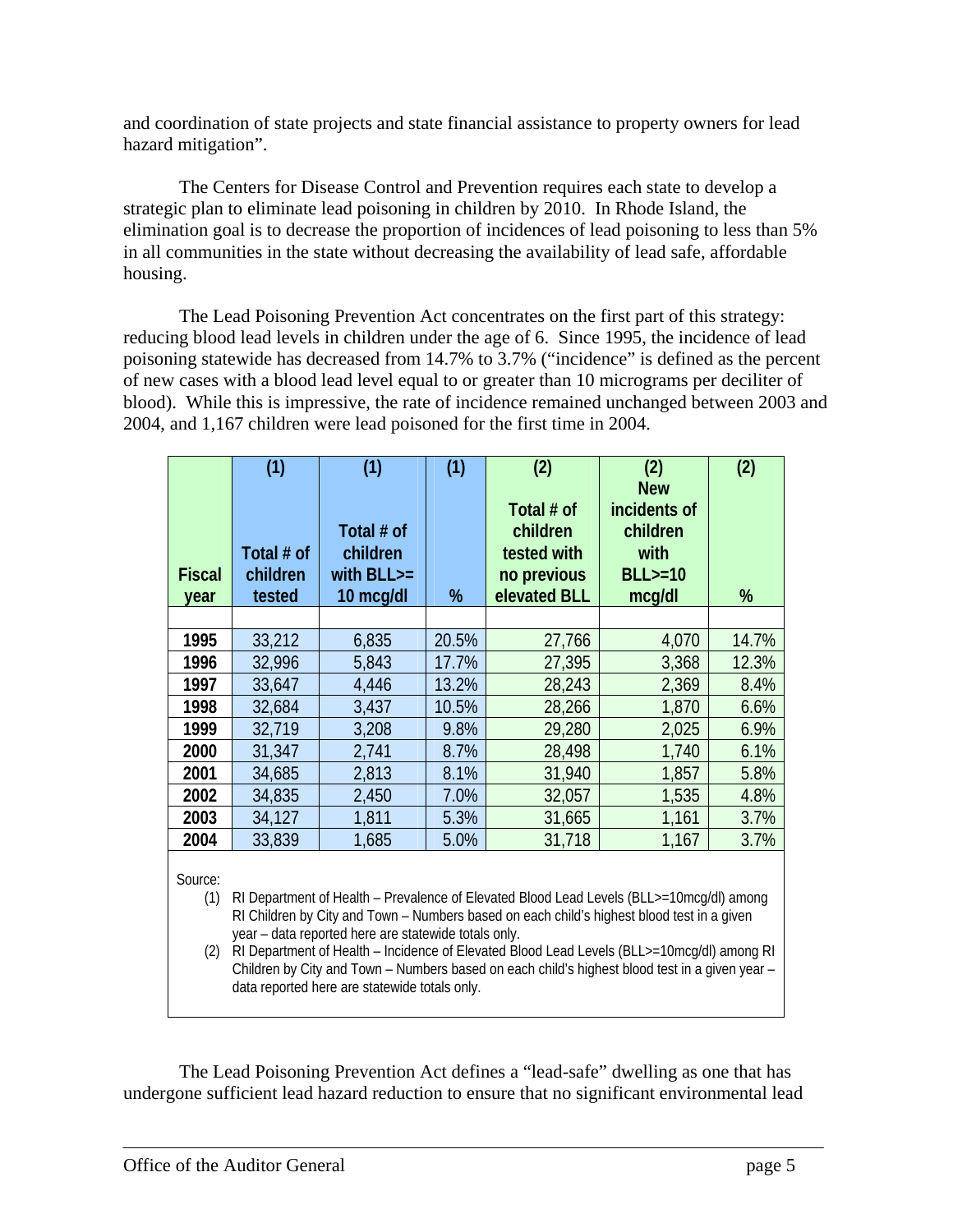hazard is present. Specifically, a surface, material, substance, or medium (e.g. water, soil, dust) contains lead in amounts deemed to be within an acceptable range and/or does not contain lead in a condition which is readily accessible to children under six years of age. All interior and exterior paint must be intact, and all friction surfaces (including windows, doors, stairs, etc.) must have been treated to eliminate friction points or surfaces so that the paint is not subject to abrasion. We note that this act applies to all residences, including singlefamily, owner occupied homes as well as rental properties.

In order for a property owner to receive a lead-safe certificate, a comprehensive environmental lead inspection must be performed by an independent lead inspector or technician that includes an evaluation of lead in painted surfaces (which entails both a visual inspection and the use of XRF instruments), collection of dust samples in each room for laboratory analysis, evaluations of the lead content in the water, and evaluations of the lead content in the soil surrounding the premises. If no hazards are identified, the inspector will issue a Certificate of Lead-Safe Status to the owner. Any hazards that are identified during the inspection are required to be abated prior to issuance of the certificate. A subsequent clearance inspection is required upon completion of the lead hazard abatement work. This inspection is more limited in scope, the focus being directed to the areas in which lead hazards had been identified.

The Lead Hazard Mitigation Act focuses on rental housing. The *Comprehensive Strategic Plan* developed for the Housing Resources Commission estimates that approximately 300,000 housing units in Rhode Island were built before 1978, when lead paint was banned. Approximately 30,000 units are considered high risk and in urgent need of lead hazard reduction.

The Rhode Island Housing Resources Commission was established in 1998 as a state "agency within the executive department" charged with "responsibility for developing plans, policies, standards and programs and providing technical assistance for housing". The commission is comprised of twenty-seven members. Its specific powers and duties consist of "(1) policy, planning and coordination of state housing functions; (2) establishing, implementing, and monitoring state performance measures and guidelines for housing programs; and (3) administering the programs pertaining to housing resources that may be assigned by state law".

The Lead Hazard Mitigation Act establishes lead hazard mitigation standards, which are easier to comply with than the existing lead safe standards. The new law requires (in summary) -- all owners of rental property built before 1978, or their designee shall:

- □ Attend a lead hazard awareness class,
- $\Box$  Conduct a visual assessment of their rental property,
- $\Box$  Fix hazards on their rental property,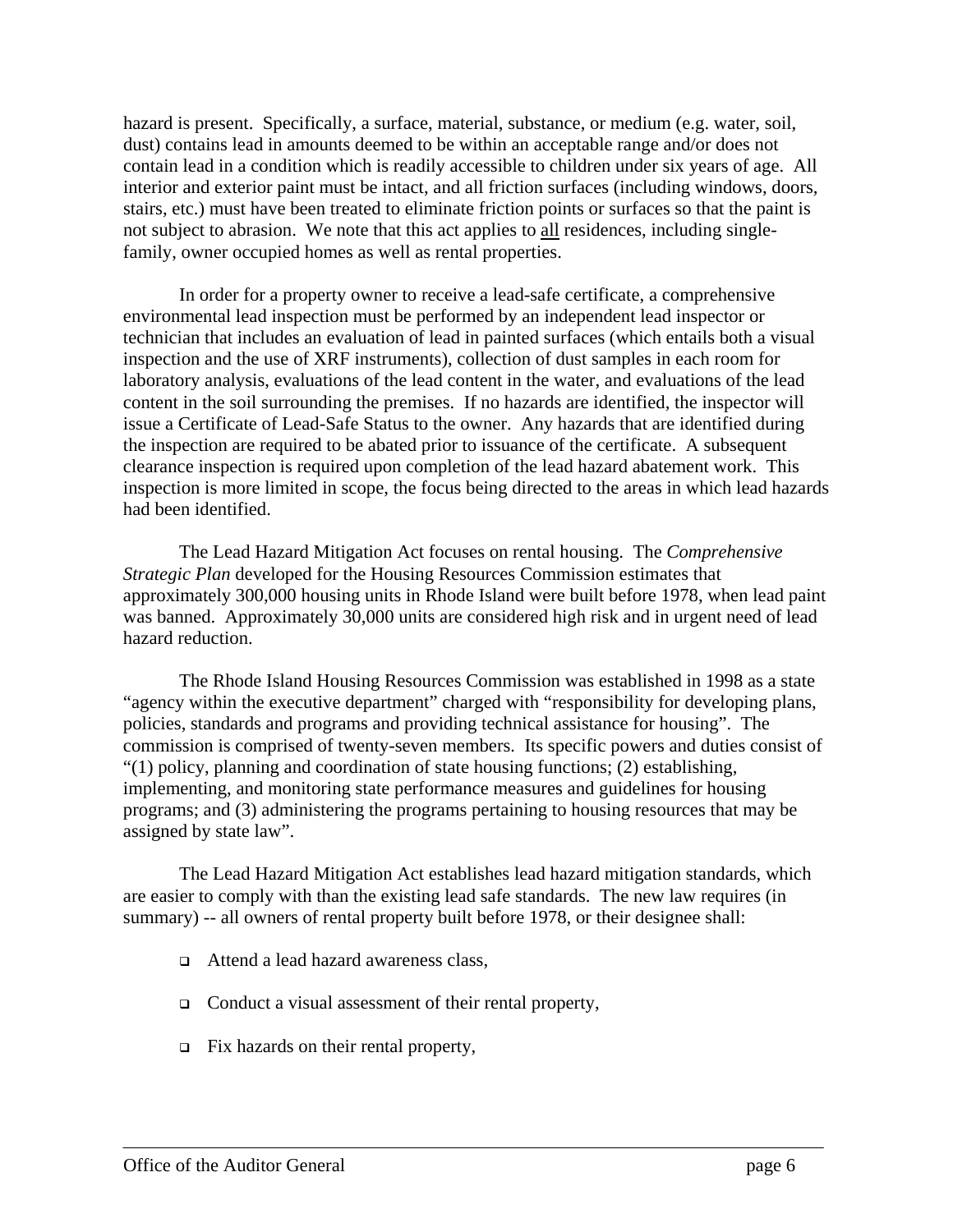- Have an independent clearance inspection in order to obtain a Certificate of Conformance for their rental unit(s),
- Give tenants information about lead hazards and a copy of the inspection report,
- Respond to tenant concerns,
- **Perform regular maintenance on their rental unit(s), and**
- Keep their certificate of conformance current.

 To obtain a certificate of conformance, the owner (or his/her designee) must complete a visual inspection of the rental property (or hire an authorized lead inspector/technician to do so) to ensure that interior and exterior paint is intact, all friction surfaces that are painted are free from abrasion and friction points, high impact areas such as door jambs and stairs are covered with a durable cover or lead free coating, horizontal surfaces (including, but not limited to window sills, window troughs/wells, floors, stairs, etc.) are able to be cleaned, and soil within 5 feet of the premises and within 5 feet of any designated play area for children are covered or made inaccessible to children.

A subsequent clearance inspection is required to be conducted by an independent, licensed lead inspector or technician that includes a visual inspection of painted and friction surfaces and collection of dust samples for laboratory analysis. We note that in these inspections, no laboratory evaluations are performed on the soil and water. If no hazards are identified, the inspector will issue a Certificate of Conformance to the owner. If hazards are identified, the owner must mitigate the lead hazards and schedule a subsequent inspection to ensure adequate compliance.

As of May 5, 2005, the Housing Resources Commission has issued 571 Certificates of Conformance.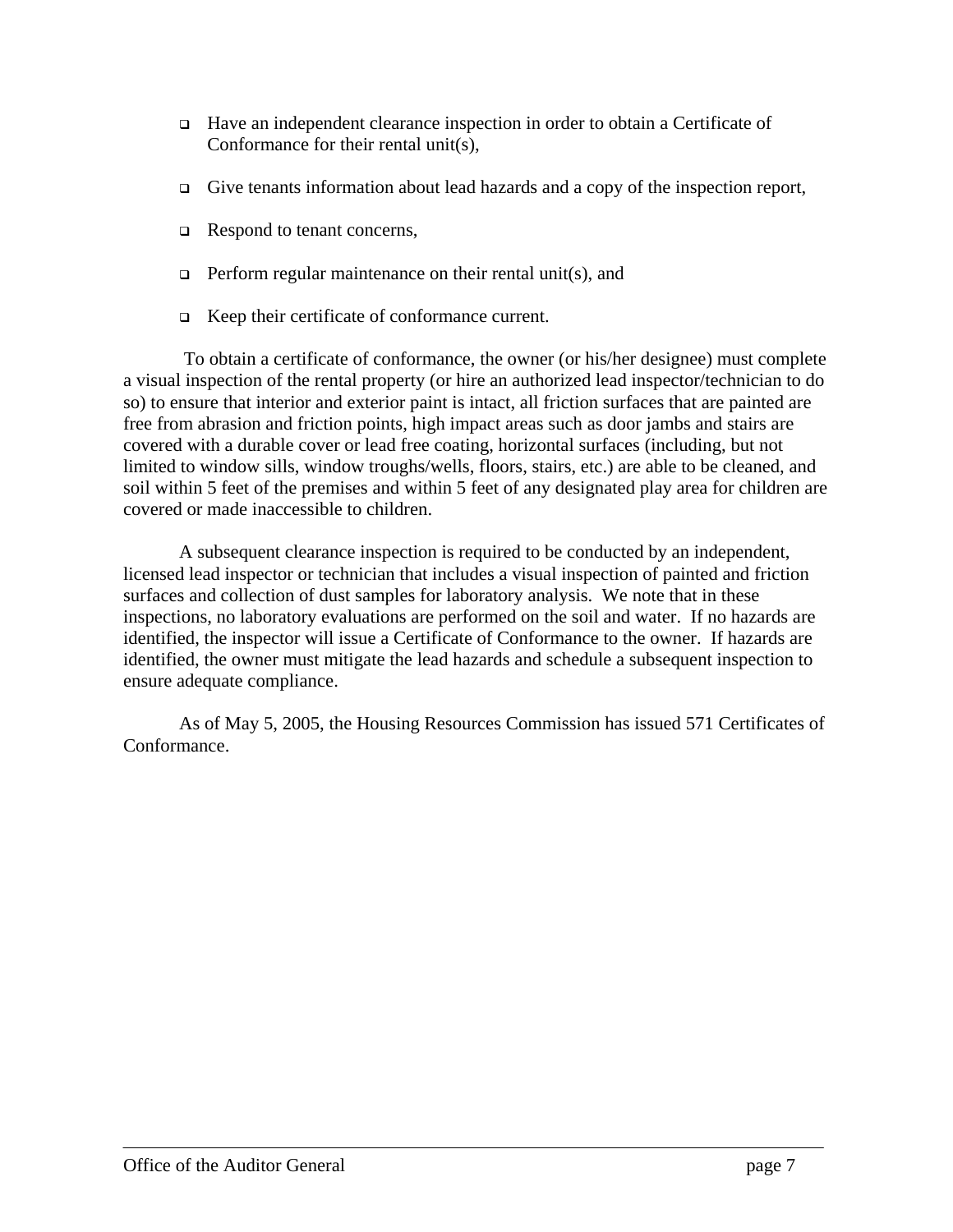## **FINDINGS AND RECOMMENDATIONS**

## **OUTREACH EFFORTS**

Section 42-128.1-12 of the General Laws requires the Office of the Auditor General to consider whether certain specific matters have been complied with, relating to readiness to implement the Lead Hazard Mitigation Act. We found that state agencies have generally been successful in outreach efforts and in preparing for implementation of the Act.

#### Public Service Announcements

Section 42-128.1-6 of the Lead Hazard Mitigation Act, related to Education, requires that "(1) the Governor, in conjunction with the Department of Health and the Housing Resources Commission, shall sponsor a series of public service announcements on radio, television, and print media about the nature of lead hazards, the importance of lead hazard control and mitigation, and the purposes and responsibilities set forth in the chapter". We found that media campaigns were conducted during four separate time periods.

- $\Box$  A total of \$40,000 was expended during May-June 2004 for 111 television spots, 146 radio spots, and 7 newspaper advertisements.
- During the November-December 2004 period, \$12,000 was expended on 237 radio spots (the media workgroup was unable to utilize the video for television spots previously broadcast and production of a new video was considered too costly).
- In the January-February 2005 period, \$30,000 was expended on 231 radio spots, 7 newspaper advertisements, and one billboard alongside Route 95 south in Providence.
- Plans for the May-June 2005 period include a billboard, radio spots, and newspaper advertisements. In addition, the media workgroup is working with several banking institutions and utilities to include lead awareness notices in their monthly statements mailed to customers.

#### Educational Materials

In April 2004, the media workgroup produced four fact sheets and one booklet explaining the Lead Hazard Mitigation law in English and Spanish. Each fact sheet targets a specific group, including new owners of rental properties, current owners or rental properties, owners of ten or more residential rental units, and tenants. Approximately 100,000 booklets and fact sheets were printed and provided to the Housing Resources Commission (HRC) for distribution through various entities, including the HRC, DOH, state Department of Business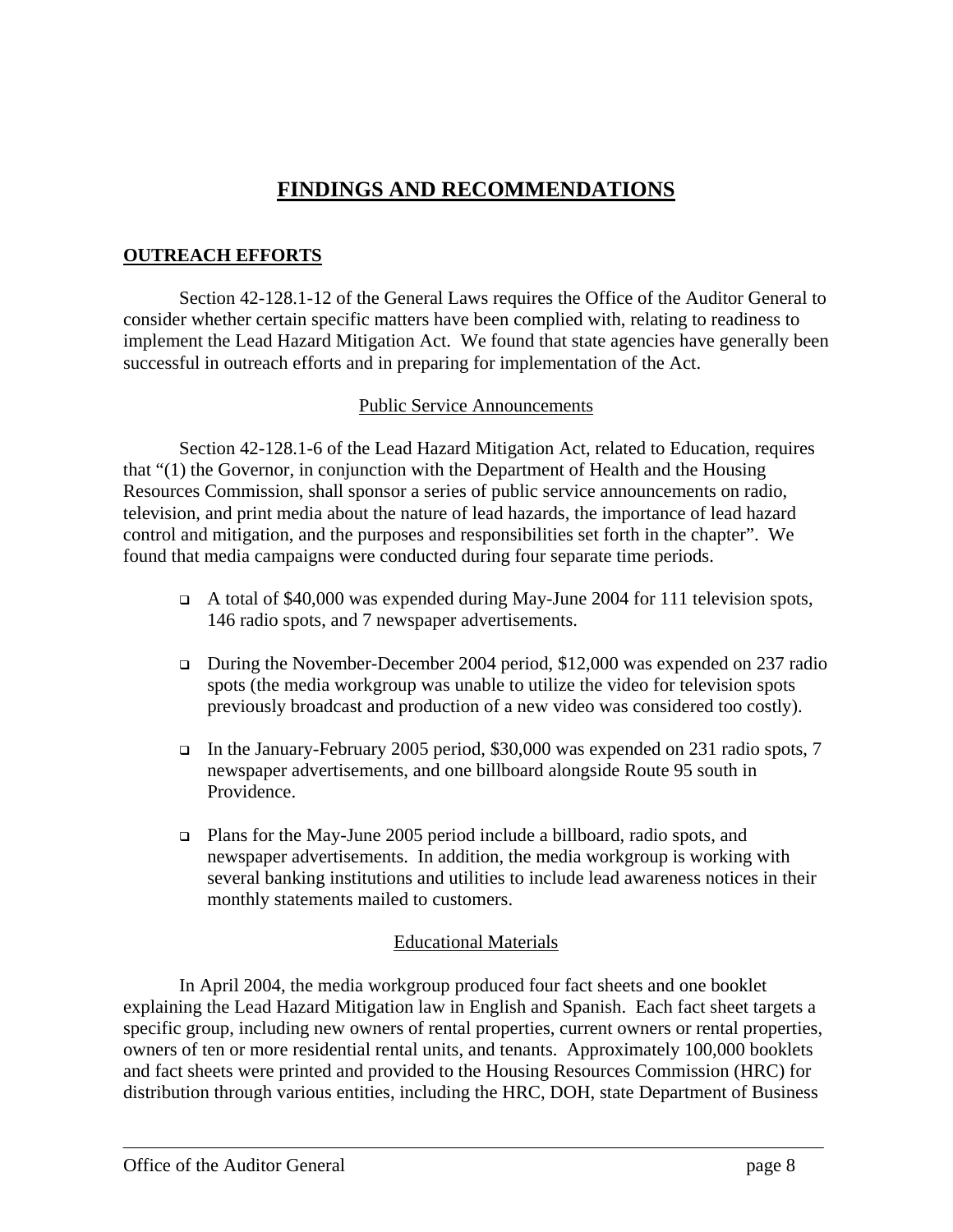Regulation, the Childhood Lead Action Project, visiting nurses organizations, insurance agents, and realtors. The fact sheets are also accessible through HRC's website. Other information regarding lead hazards and lead abatement are available from the Department of Health and through the DOH website.

HRC is also developing posters designed to inform senior citizens who are property owners of the new law. These are to be placed in senior centers throughout the state. Also, HRC is developing 'warning' signs for retail hardware, paint stores, and home-improvement centers.

#### Lead Hazard Awareness Seminars

We met with personnel from the Housing Resources Commission, which developed the three-hour awareness course and also authorizes the training instructors and facilities through which the seminars are provided. Attendance at this course is one of the new requirements of the Lead Hazard Mitigation Act for rental property owners. These seminars began in April 2004. The maximum charge for the course is \$50, but some non-profit organizations are making the course available without charge or at a reduced fee. Courses are offered in both English and Spanish (a Portuguese version is currently being developed). The courses were offered at 17 separate locations throughout the state in 2004. Additionally, 6 communities offered free classes at various times during 2004. Currently, the HRC website lists 22 training facilities that offer the course.

The HRC receives monthly reports from training providers indicating the number of persons who attended the seminars. As of April 25, 2005, a total of 9,182 individuals have attended these seminars: 6,958 during the period April-December 2004, and 2,224 in 2005.

In order to verify the number of attendees, we requested the HRC to obtain the attendance records from the training providers. We were able to review documentation supporting attendance by 8,490 of the 9,182 total reported attendees (92.5%).

#### Mitigation Inspectors

We met with personnel in the Department of Health and gathered the following data as of March 31, 2005:

- □ 203 Lead inspectors/technicians have been licensed by the DOH;
- Lead inspectors/technicians have offices throughout Rhode Island, as well as in 4 nearby Massachusetts communities and 1 nearby Connecticut community.
- Costs for limited mitigation inspections range from \$95 to \$180 per unit. These inspections typically require about 45 minutes to complete.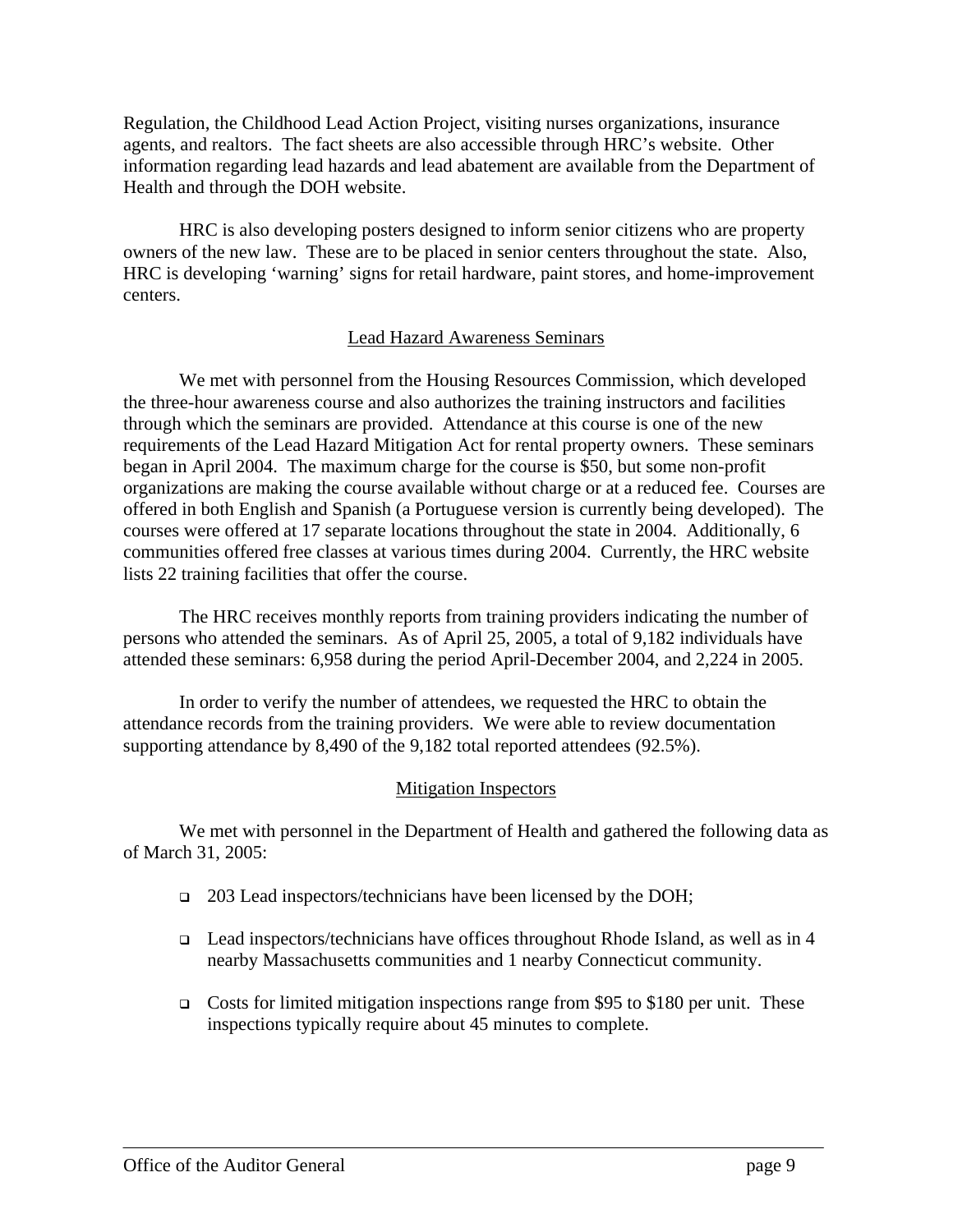Costs for comprehensive inspections needed for lead-safe status are estimated at \$300-500 per unit. The time required for a comprehensive inspection is estimated at three hours.

The Department of Health will continue to receive inspection reports for lead safe certifications, while the Housing Resources Commission will receive the inspection reports for the conformance reports when the Lead Hazard Mitigation Act takes effect. Each agency will have to determine whether the inspections were conducted in accordance with their regulations.

#### Assistance Programs

The Rhode Island Housing and Mortgage Finance Corporation offers programs to assist in making homes and rental properties lead safe. Eligible repairs include new replacement windows and doors, interior and exterior painting and removal of lead contaminated soil. The loans have a deferred payment feature, so that the loans are repaid only when the property is sold or ownership is transferred. Borrowers can receive a reduction of \$2,000 in the loan amount by attending a class on lead safe maintenance procedures. Interest on the loans is set at zero or 3%, depending on household income.

Owners can qualify for this program if the property was built before 1978, the household income is below certain levels depending on family size, and there is a child under the age of six living at the property (or visiting 14 days or more per year). Investors who own 12 units or less may qualify if rents are below applicable fair market rents.

The State of Rhode Island offered a residential lead abatement credit against the personal income tax during the period 1992-2004, subject to certain qualifications. The credit was equal to the amount actually paid for the required lead removal or reduction up to a maximum of \$1,000 per dwelling unit. Any amount of tax credit not used could be carried forward to five tax years.

In 2005, the amount of the income tax credit was increased to a maximum of \$1,500 per dwelling unit for mitigation and up to \$5,000 for abatement. The tax credit may be claimed on taxes due to the state for 2005 for certified mitigation or abatement completed during 2005. If the allowable amount of the tax credit claim exceeds the income taxes owed by the claimant, or if no state income tax is due, the credit will be treated as a tax refund to the claimant. There is a \$250,000 cap on the total amount available for tax credit claims.

Local assistance programs are also available in Providence, East Providence, Cranston, Warwick, Woonsocket, and Pawtucket.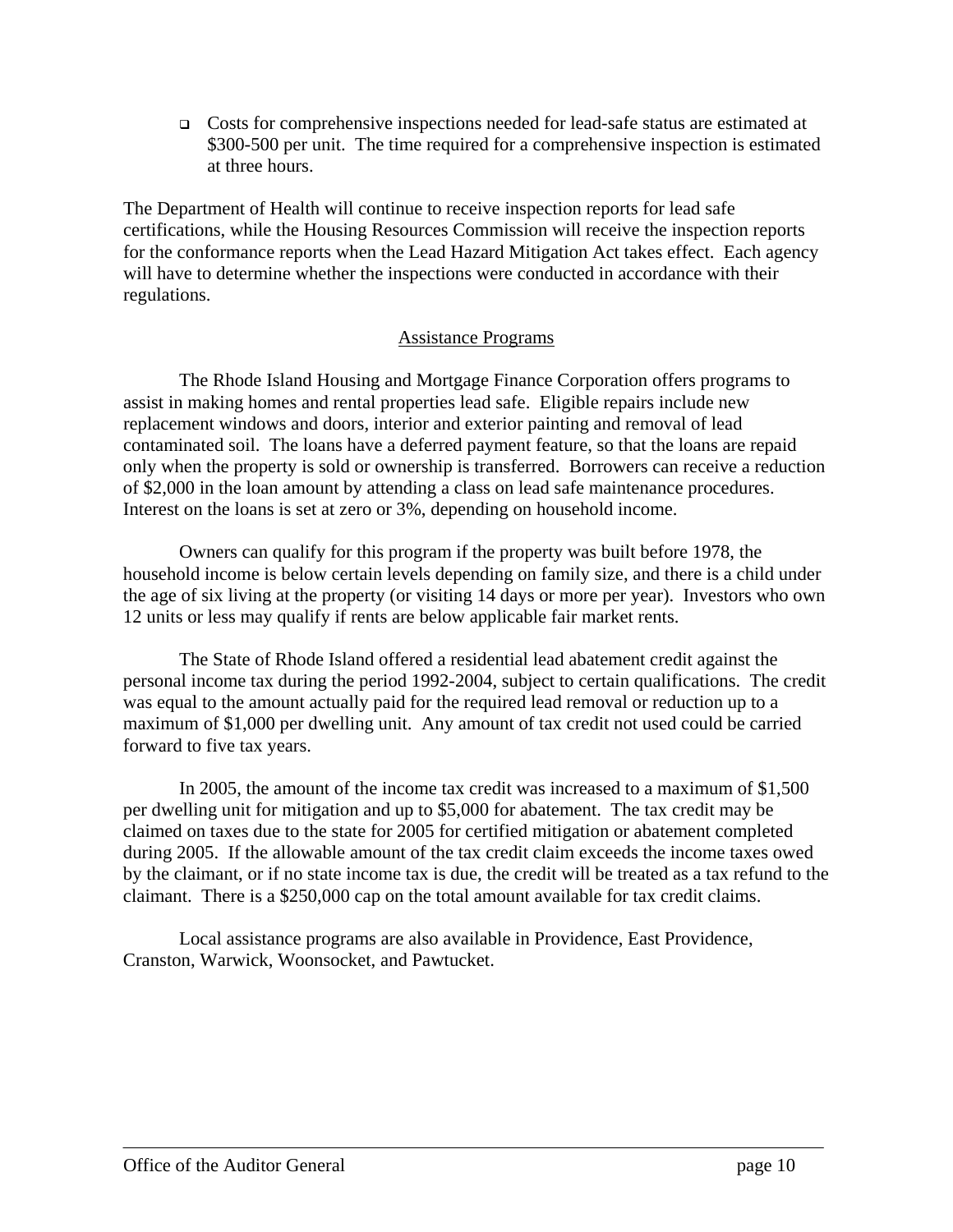## **EFFECTIVENESS OF PROGRAMS**

Section 42-128.1-12 of the General Laws requires us to provide recommendations to make these programs more effective in achieving their respective purposes. Our review yielded the following findings and recommendations that we believe can aid in improving the effectiveness of these programs.

#### Public Service Announcements

A majority of the available funding for public service announcements was expended in anticipation of the Lead Hazard Mitigation Act being implemented on July 1, 2004. Postponement of implementation to July 1, 2005 (or possibly later) dilutes the effectiveness of this campaign. We believe additional funding should be made available to allow for an increased public awareness campaign during the period immediately before and after eventual implementation of the Lead Hazard Mitigation Act.

Our review also found that the tax credit available for residential lead abatement has been used sparingly. In calendar 2002, 22 taxpayers received a total of \$15,814 in tax credits; in 2003, 12 taxpayers claimed a total of \$16,862; and in 2004, 9 taxpayers claimed a total of \$5,946. The new income tax credit available for calendar 2005 includes both lead abatement and lead hazard mitigation, and provides greater tax relief than the previous tax year. We believe including this tax credit program in the public awareness campaign discussed above will lead to greater participation.

## **RECOMMENDATION**

1. Provide funding for additional public awareness announcements immediately before and after implementation of the Lead Hazard Mitigation Act. Include the available tax credit program for lead abatement and mitigation in the campaign.

#### *Auditee Views:*

*The Department of Health shares responsibility for public service announcements with the Housing Resources Commission and the Governor's Office. The Department of Health and the Human Resources Commission agree that additional funding for both media efforts and the staffing to support education and outreach is necessary to continue public awareness and assure understanding of the requirements of the law for property owners and tenants on an ongoing basis. Including information on the available tax credit program would be an appropriate addition to the campaign materials.*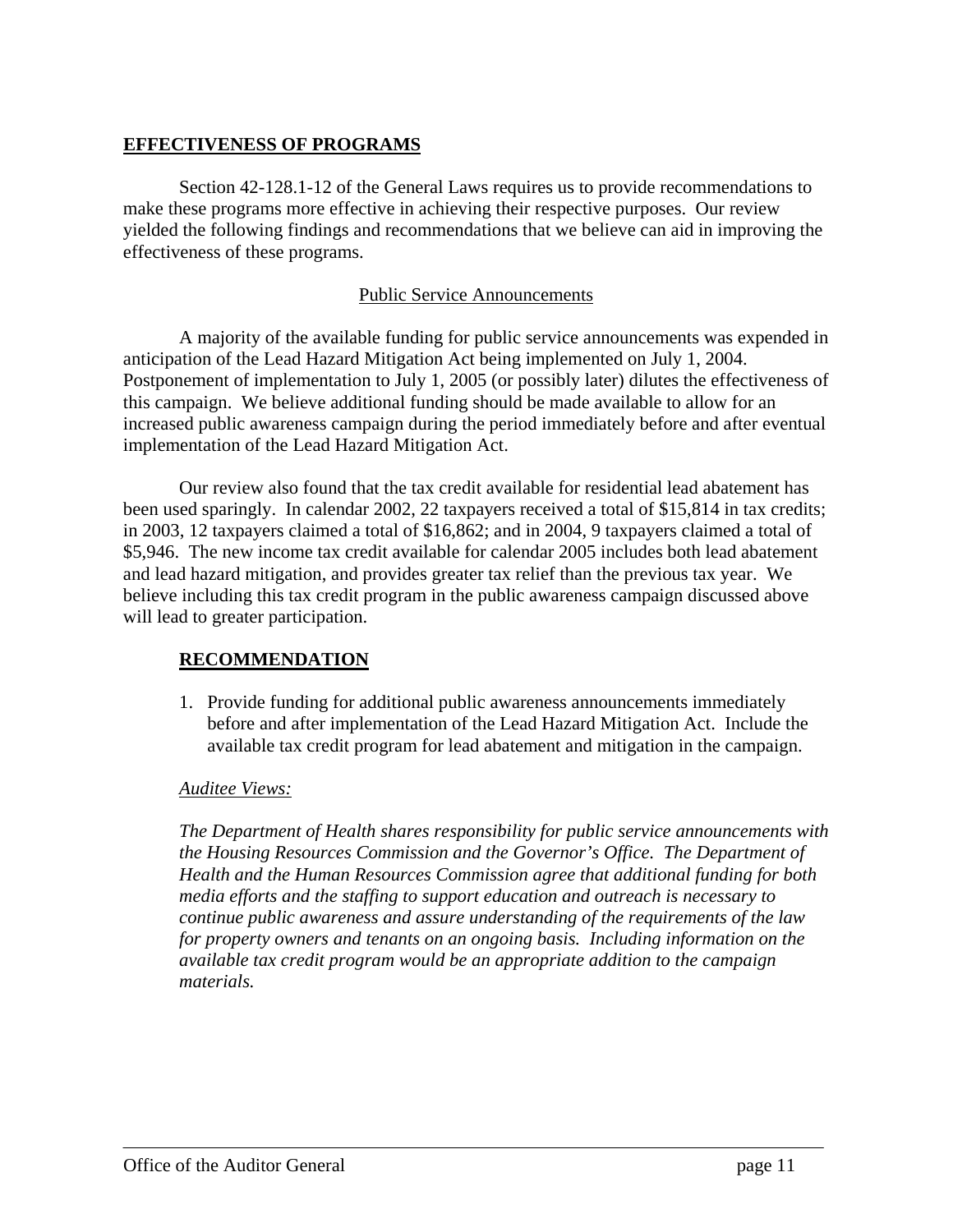## **EVIDENCE OF SCREENING FOR LEAD POISONING**

Section 23-24.6-8 of the General Laws requires evidence of screening for lead poisoning to be provided for each child under the age of six in the care of a licensed child care provider, or prior to enrollment in a public or private nursery school and kindergarten. This assists in ensuring that children in this age group are being screened for lead poisoning as required by law, while also affording a degree of protection to the child care provider or school should a child's blood lead level subsequently exceed acceptable standards.

Similar evidence of screening for lead poisoning is not required to be provided by owners of rental property with prospective tenants including children under the age of six. However, prospective tenants can request evidence that the rental property is lead safe or mitigated from the landlord.

## *MATTERS REQUIRING FURTHER STUDY OR LEGISLATIVE DELIBERATION:*

Consideration should be given to amending section 23-24.6-8 to include owners of rental property considering renting or leasing to tenants with children under the age of six. As currently required for schools and child care providers, evidence of lead testing for children under the age of six (not testing results) could be provided to owners of rental property. This will help to ensure that children in that age group not in child care or in nursery school or kindergarten are being screened as required while establishing the child's blood lead level at the time of residence in the rental property.

#### *Auditee Views:*

*The Department of Health believes this appears useful within the context of a clearly defined goal. DOH strongly agrees that issues associated with medical testing need to be thoroughly studied to assess the impact this may have on available, affordable housing for a population that moves frequently.* 

#### **INSPECTION OF CHILD CARE FACILITIES**

Section 23-24.6-14 of the General Laws as well as Section 4.2 of the "Rules and Regulations for Lead Poisoning Prevention" issued by the Department of Health require DOH or its designee to conduct Comprehensive Environmental Lead Inspections of all licensed child care facilities in the state, including licensed preschools, day-cares, nursery schools, public and private elementary schools, playgrounds, and shelters and foster homes serving children under six years of age.

Our review determined that, due to staff shortages, only day care programs are currently being inspected. Since children under the age of six could be exposed to lead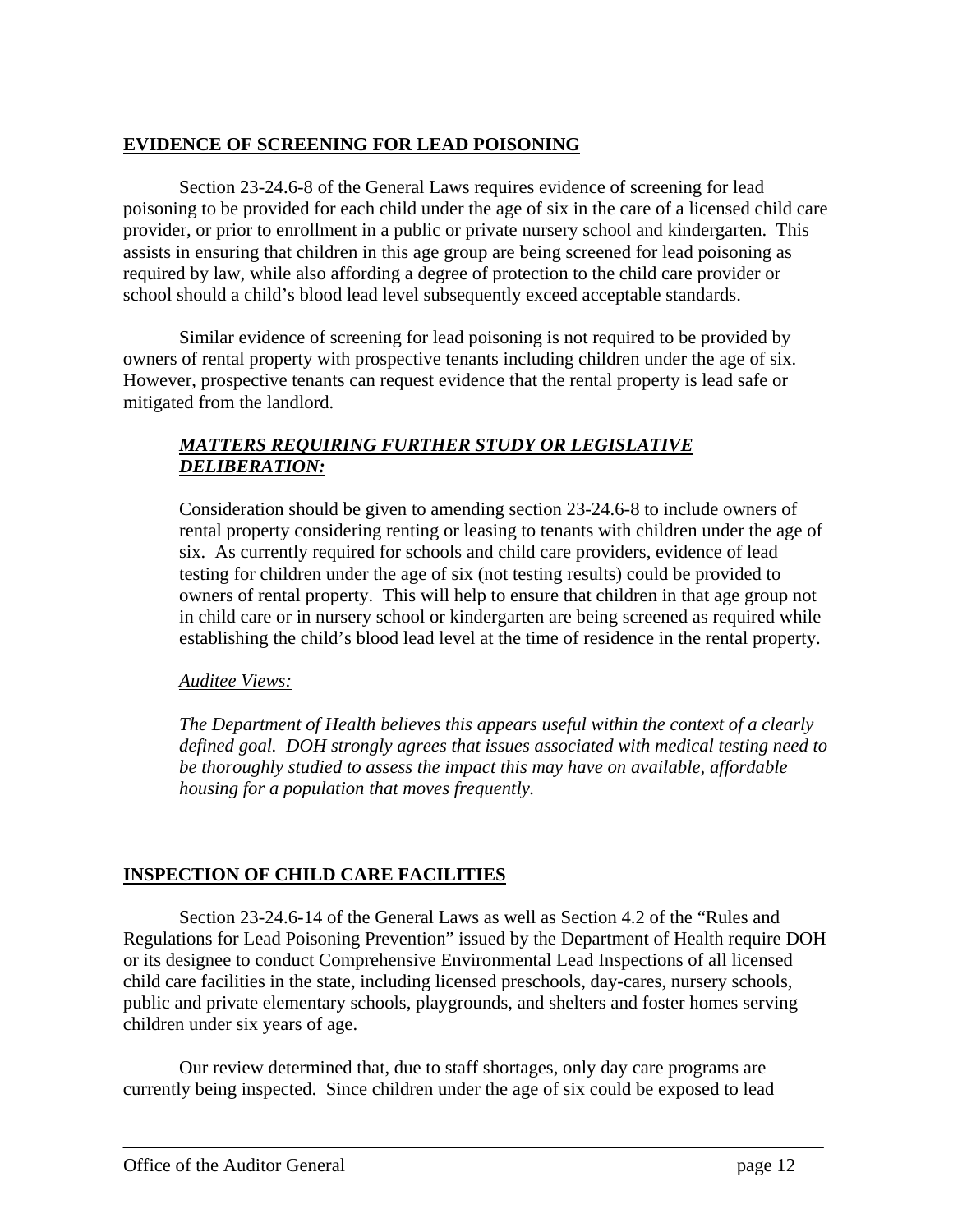hazards at the other child care facilities included in the law which could contribute to elevated blood lead levels, we believe DOH should implement procedures to ensure these inspections are conducted at least annually. If necessary, DOH should request additional personnel to fulfill this important function.

## **RECOMMENDATION**

2. Implement procedures to ensure that inspections of child care facilities, including schools, are conducted at least annually.

## *Auditee Views:*

*The Department of Health agrees that inspections should be conducted in licensed child care facilities. DOH would like to see such facilities having initial comprehensive inspections with annual reinspections. Private inspectors under contract to Department of Health conduct comprehensive inspections. Environmental Lead Program staff provide oversight, quality assurance, and follow up. This effort requires both additional funding to pay for the private inspections and additional staffing. Funding to assist licensed child care facilities also needs to be identified.* 

## **HIGH RISK PREMISES AND DWELLINGS**

Section 23-24.6-23(e) requires DOH to notify property owners that the premises presents a high risk of lead poisoning when both the following conditions have been met: (i) there have been three or more at risk children under the age of six with at least environmental intervention blood lead levels (EIBLL), and (ii) 50% of children under the age of six from the premises who have been tested have at least EIBLL. DOH currently regards a single venous blood lead level of 20 micrograms or higher per deciliter of blood, or two venous blood lead levels of at least 15 micrograms per deciliter of blood separated at least 90 days, but not more than 365 days apart, to constitute "significant lead poisoning" for environmental intervention blood lead levels.

A property owner who receives notice that the premises are high risk has thirty days to conduct a comprehensive lead inspection indicating that lead hazards have been corrected to the lead safe standard, or present a compliance schedule to meet the lead safe standard to DOH and achieve the lead hazard reduction within ninety days.

Property owners who fail to meet these requirements are notified that the premises are declared unsafe for habitation by children under the age of six. A copy of the notice is sent for recording to the town clerk or recorder of deeds in the municipality where the property is located. Once notified, the property owner is required to post and maintain a warning at the primary entrance to the premises and at each unit therein that the unit is unsafe for children under the age of six.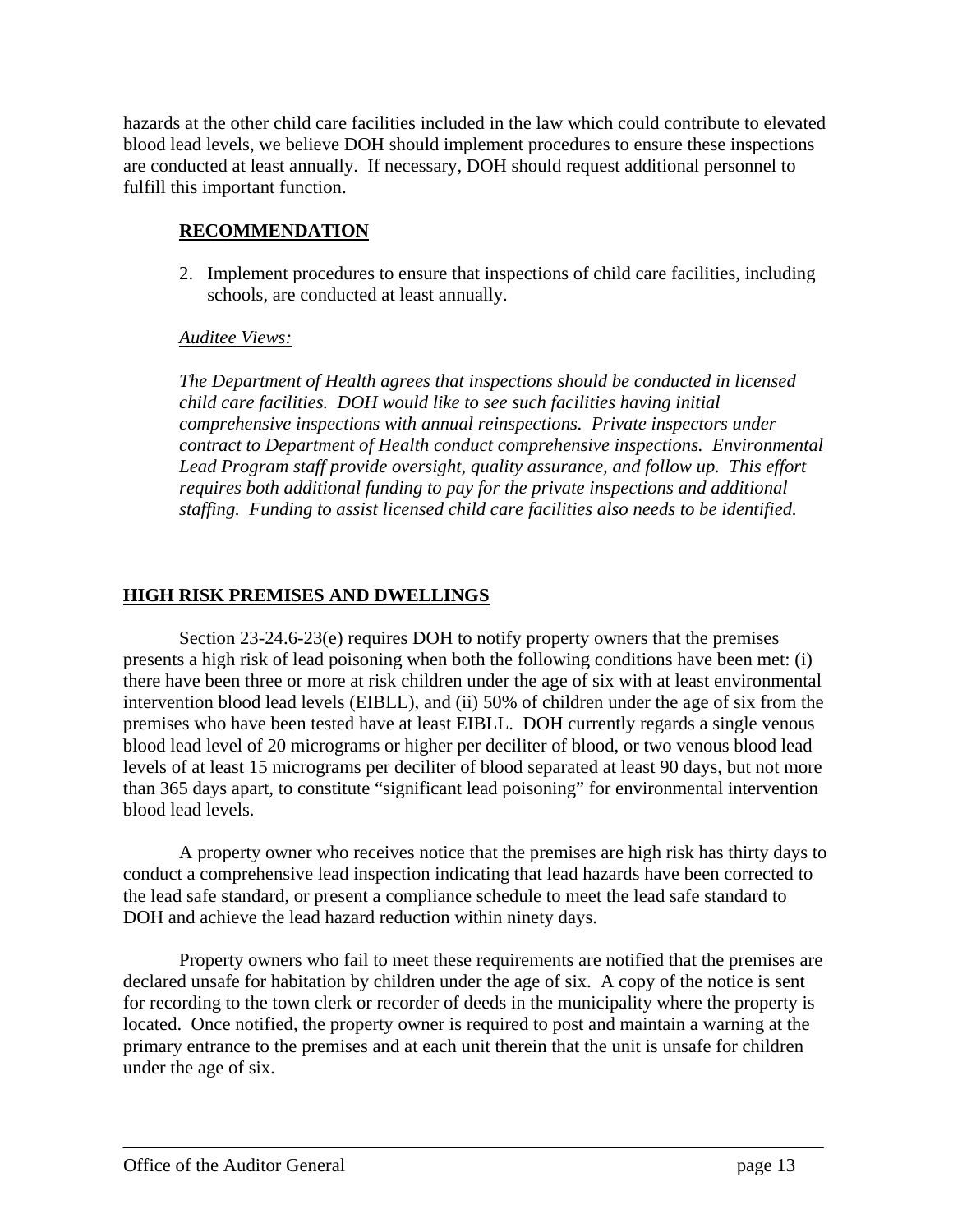Any property owner who receives a high risk notice and fails to abate the lead hazards is deemed to have committed a felony if there is a subsequent instance of an at risk occupant with an EIBLL attributable in whole or in part to conditions in the dwelling unit. The felony shall be punished by imprisonment for not less than one year nor more than five years and/or a fine of not less than \$5,000 nor more than \$20,000.

At the time of our review, 45 properties in the state were considered high risk. We examined each of the files associated with these high-risk properties. Seven properties are described as single-family houses; two of these are further identified as owner-occupied. We could not determine based on the information in the files whether the other five were owneroccupied.

While all of these properties met the definition of high risk, we found that six properties are in the process of being remediated. For example, we reviewed a case in which the second unit in a two-family unit has received a lead-safe certificate but the first unit is not in compliance. In another case, 2 of the 3 units have received lead-safe certificates. In a third case, all four units are certified lead-safe but work remains to be done on water and exterior hazards.

We believe that properties such as these should be removed from the High Risk category and listed under a new category indicating 'Abatement in Progress'. This would enable the property owner to have the property removed from the public listing of high-risk properties while holding the owner to the compliance schedule for achieving complete lead hazard reduction.

## **RECOMMENDATION**

3. Establish a new category for those high-risk properties in the process of being remediated.

#### *Auditee Views:*

*The Department of Health believes the existing law does not allow creation of a separate category for properties in the process of being remediated.* 

## **NEED FOR ADDITIONAL PERSONNEL**

We previously stated our belief that DOH should be afforded additional personnel to fulfill the statutory and regulatory requirement of inspecting all child care facilities in the state to ensure potential lead hazards are abated in these facilities.

Implementation of the Lead Hazard Mitigation Act will create a need for DOH to maintain liaison with the Housing Resources Commission and to support the HRC through quality assurance and oversight of lead professionals licensed by the DOH. An additional industrial hygienist could respond to complaints regarding licensed lead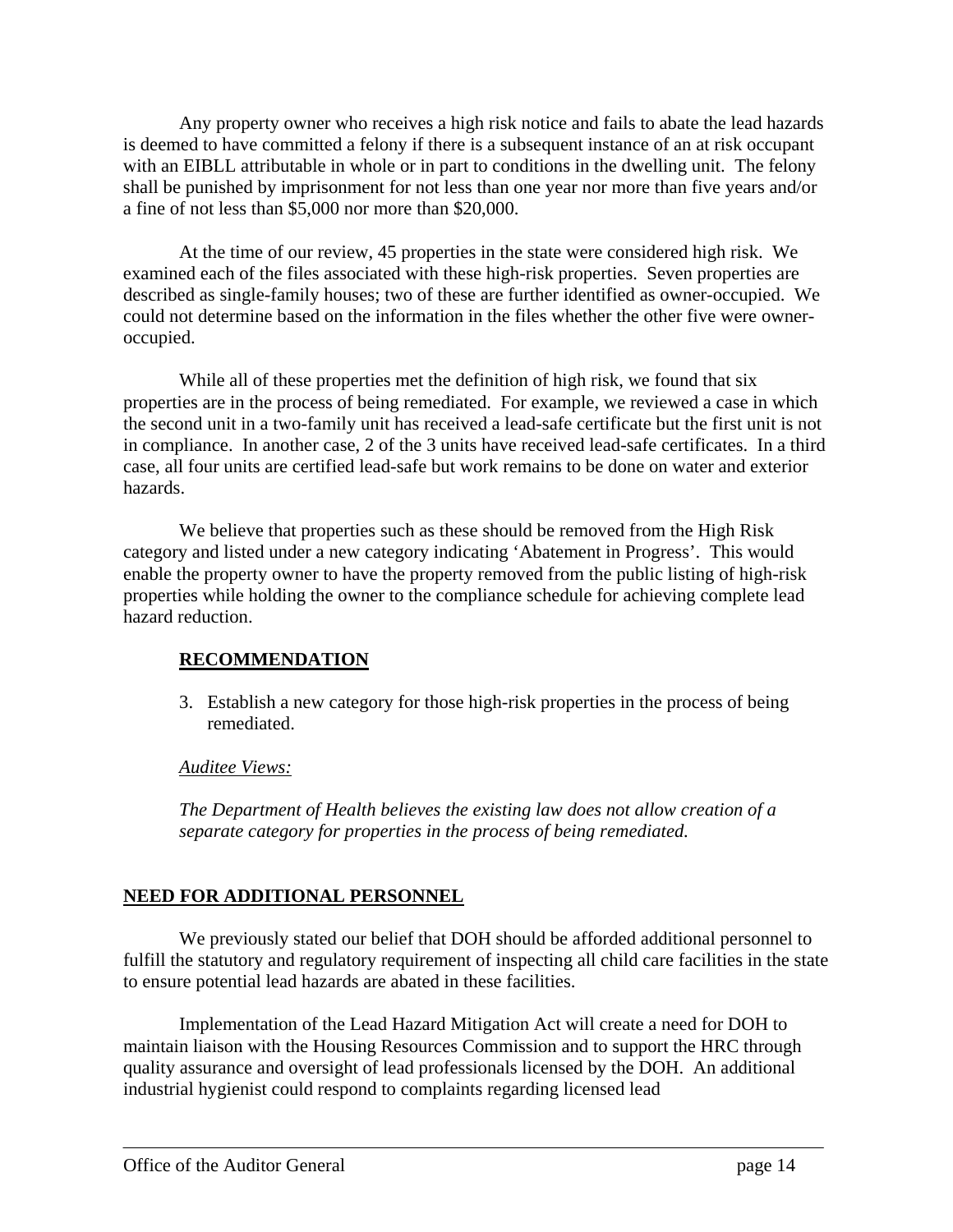inspectors/technicians that perform regulatory work, and spot check work performed by lead renovators and remodelers.

An individual under contract currently staffs the position of data manager for the environmental lead program. We believe the importance of this function requires the resources of a full time position.

## **RECOMMENDATION**

4. Seek additional funding to allow for the hiring of additional personnel to inspect child care facilities, maintain liaison with the HRC and oversee licensed lead professionals, and convert the position of data manager to a full time state employee from its current contract status.

#### *Auditee Views:*

*The Department of Health concurs with the need for additional personnel to perform all legislative mandates, as well as having the data manager as a regular state employee.* 

#### **CONSIDERATION OF POTENTIAL HARDSHIPS**

Chapter 42-128.1-12 requires us to address any unreasonable hardships caused by this chapter or likely to be caused by this chapter with its full implementation on July 1, 2005. We have considered the potential for hardships in three key areas: duties of property owners, annual inspection report, and property insurance. These matters are discussed below.

#### Duties of Property Owners

Section 42-128.1-8(a) (1) of the General Laws requires property owners of pre-1978 rental dwellings, which have not been made lead safe or have not been lead hazard abated, to "learn about lead hazards by taking a lead hazard awareness seminar". Over 9,000 individuals to date have attended these three-hour programs, offered at a cost of no more than \$50. Mandatory attendance can create difficult situations for elderly landlords and out-of-state residents. We believe the Housing Resources Commission should explore the feasibility of offering or sponsoring on-line classes for those who wish to learn about lead hazards but cannot easily attend classes as currently offered.

#### **RECOMMENDATION**

5. Consider sponsoring on-line lead hazard awareness seminars for individuals unable to attend classes in person.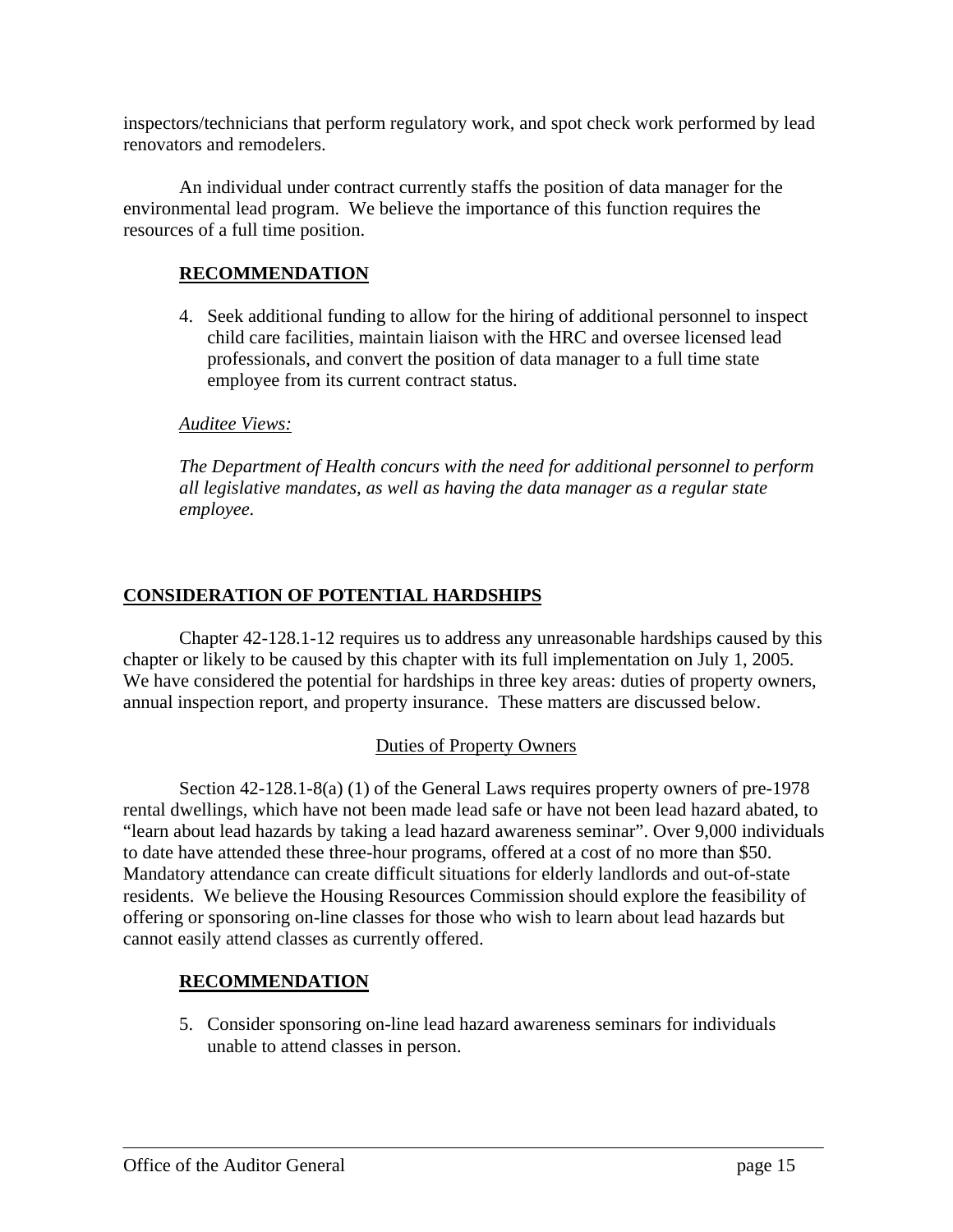#### *Auditee Views:*

*The Housing Resources Commission concurs with this recommendation. Additional resources including, but not limited to design and development, monitor, and webbased support will be needed for this web-based platform training.* 

#### Annual Reinspection Requirement

Rules and regulations for lead poisoning prevention issued by the Department of Health pursuant to the Lead Poisoning Prevention Act require an annual reinspection at intervals not to exceed 12 months from the date of the last lead-safe certification, unless the dwelling unit is exempt from this requirement.

 An exemption can be obtained if the dwelling unit and common areas have lead-free windows, the exterior siding is lead-free or covered with vinyl siding, and the dwelling unit and common areas have been certified lead-safe for *three* consecutive years. We believe that the requirement for this exemption should be reconsidered to replace the three consecutive year requirement with a requirement that would require reinspection once every three years if the other current exemption provisions have been met.

## **RECOMMENDATION**

6. Reconsider the requirement for exemption from annual reinspections to provide for reinspection once every three years if certain conditions exist.

#### *Auditee Views:*

*The Department of Health concurs with this recommendation and believes it can be included in future regulatory amendments.* 

#### Insurance

We met with representatives of the property casualty insurance association and the Rhode Island "Fair Access to Insurance Requirement" (FAIR) Plan, as well as personnel from the Division of Insurance within the state Department of Business Regulation to determine whether property liability insurance will be available to property owners once the Lead Hazard Mitigation Act is implemented.

The Division of Insurance issued Insurance Regulation 101 in April 2003 to "establish a uniform policy regarding lead poisoning coverage in pre-1978 residential rental property liability insurance and to set forth requirements to assure the availability of insurance coverage for losses and damages caused by lead poisoning".